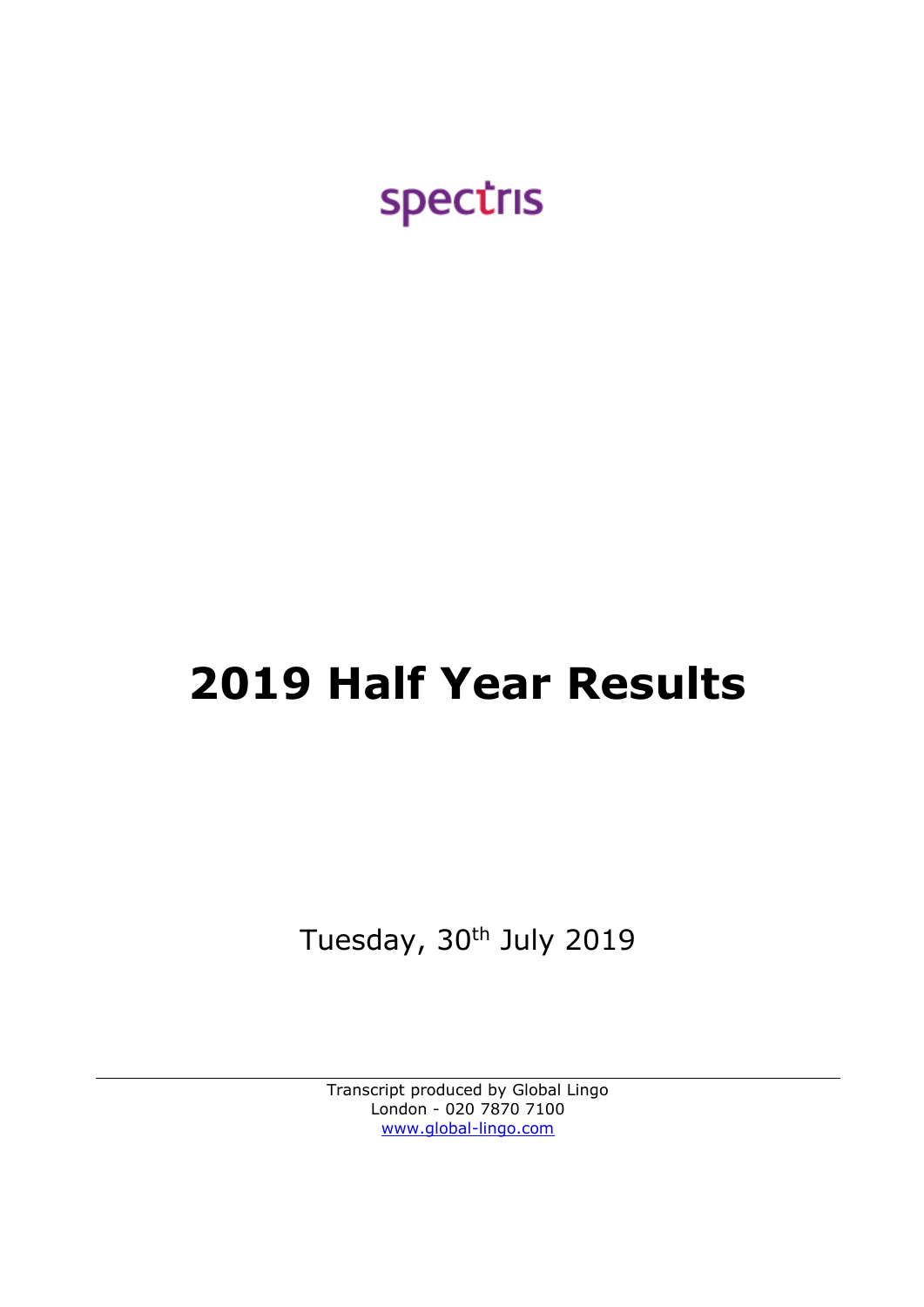# **Business Overview**

Andrew Heath *Chief Executive, Spectris*

## **Introduction**

Good morning. Thank you everyone for coming along. Welcome to all of you in the room but also to those on the webcast to Spectris' first half results for 2019. I'm Andrew Heath, Chief Executive, and I'm joined today by Derek Harding, our CFO. I think you have all seen and heard from us fairly recently at our Capital Markets Day back in June, so today we're going to focus the presentation primarily on the first half results but also talk to you about the outlook for the rest of the year. I'll go through the headlines then pass over to Derek to run through the numbers and how we currently see the second half. I'll then come back to talk to you about some of the operational developments in the business before opening a session to Q&A.

## **H1 2019 Headlines**

## *Headlines*

So let's get into it. In terms of the headlines, you'll have already seen the details of our first half results. I'm pleased to say that overall they were in line with expectations. Sales at £759 million reflect a 1.2% like for like increase year over year, a moderation in growth, admittedly, from 2018 but very much as we anticipated.

As a consequence of our focus on profitable growth, our adjusted operating margin was up 30 basis points on a like for like basis and we also saw strong operating cash flow conversion of 89%. Adjusted EPS was up 4% and we've increased the dividend ahead of this by 7%. The strategic review, as you know, is now complete and we're firmly focused on executing our strategy for profitable growth and that's very much where our management attention is now moving.

## *Profit improvement programme*

We've been very busy implementing initiatives also under the profit improvement programme and as you'll have seen in this morning's announcement, we now expect the benefits from the programme to be at the upper end of the  $£15$ -20 million range that we'd previously guided and we are reconfirming the exit run rate coming out of this year of  $E30$  million.

## *Strategic review*

As part of the strategic review and our focus on profit improvement, as you know we've been critically appraising all aspects of the business and inevitably this has consequences. And as such we've taken a number of decisions on restructuring, which has led to a charge of £35 million relating to an impairment of good will and £45.8 million relating to other intangibles, and I'll speak further about those in a moment.

## *Focus on small units*

But before I do, I'd just like to reiterate a few of the key messages from our recent capital markets day. Spectris represents an exciting opportunity to make a good company even stronger. We're moving away from a number of disparate businesses to a small number of highly attractive focus platforms, investing to maintain and build their leadership positions and also their differentiation into the future. Simply put, we're going to be a more focused and less complex business. We've confirmed the selection of Malvern Panalytical, HBK and Omega as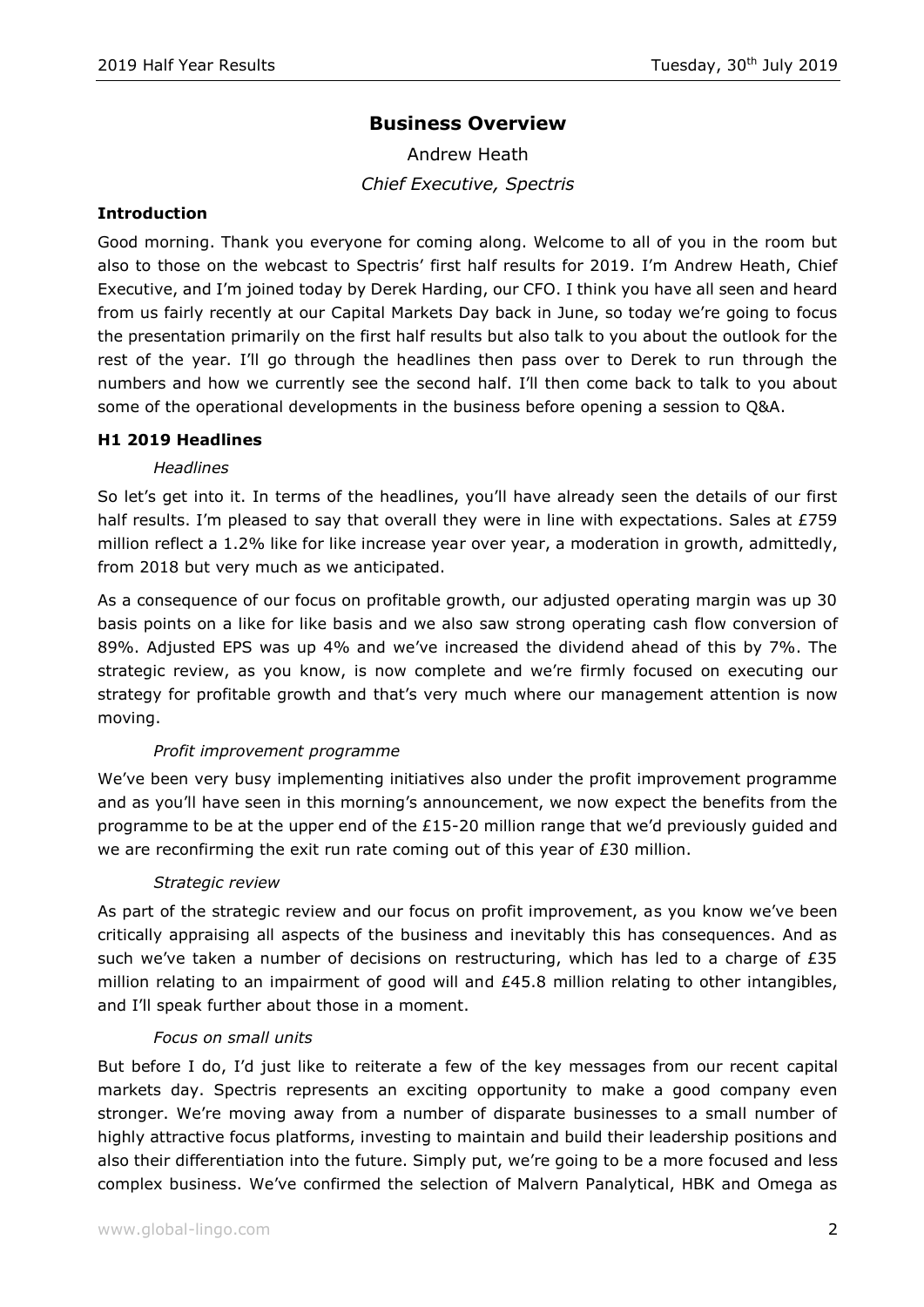platforms, we're clear on the direction for each of the industrial solutions businesses and our capital allocation approach has been redefined and communicated.

As I've just said, going through the strategic review alongside the focus on the profit improvement programme, has led us to critically assess all of our assets and businesses. As well as identifying the future growth drivers for Spectris, we've also had to appraise any businesses which are underachieving in our eyes, and as a result we've concluded it necessary to cease a business line within the Test and Measurement segment and we are proposing a restructuring at Concept Life Sciences.

## **Concept Life Sciences**

Just in terms of Concept Life Sciences, I think it's absolutely fair to say we've been disappointed with the performance. It fell significantly below expectations again in the first half of this year, posting an underlying loss of £4.9 million. Despite all the remedial action that's been put in place to improve operational effectiveness in the environmental analysis side of the business, it continues to be loss making. The integrated drug discovery and development services business also lost its major customer and we were unable to backfill that work in the first half. Consequently we replaced the senior management at CLS in the second quarter and asked the new team to undertake a detailed review of both businesses. And in result of that it's proposed that subject to consultation and the usual legal requirements, the environmental analytical laboratories will be closed. Significant investment would be required in our view in order to recapture share and build that business back, and we don't see that investment as being viable. As a result, a non-cash impairment of goodwill and other intangible assets has been charged to the income statement as previously mentioned.

So to be clear, we still see the markets for pharmaceuticals, life sciences and food analysis as being attractive for CLS. There, we see customers continuing to outsource more analytical services and also pharmaceutical development work. From the start of July, CLS is now part of the Malvern Panalytical platform and in combination, the two businesses will provide the opportunity to develop both differentiated instruments but also differentiated CRO offerings for customers. And the work the two businesses have been doing since CLS joined Spectris back in February of last year is already to demonstrate that point.

So I'll now pass you over to Derek, who will take you through the numbers and also how we see the second half. Derek?

# **Results and Second Half Outlook**

Derek Harding *Chief Financial Officer, Spectris*

## **Summary of key metrics**

Thanks, Andrew. Good morning everyone. It's nice to see some familiar faces and also to meet those of you I've not met before. I'm Derek Harding, I'm the CFO here at Spectris since March of this year.

So my first slide is a summary of the key metrics. Andrew's been through these but I'll take you through them again, just in a little more detail. You can see that sales have increased by 4% to £759.1 million. And of that, 1% came from acquisitions, net of disposals, and 2% came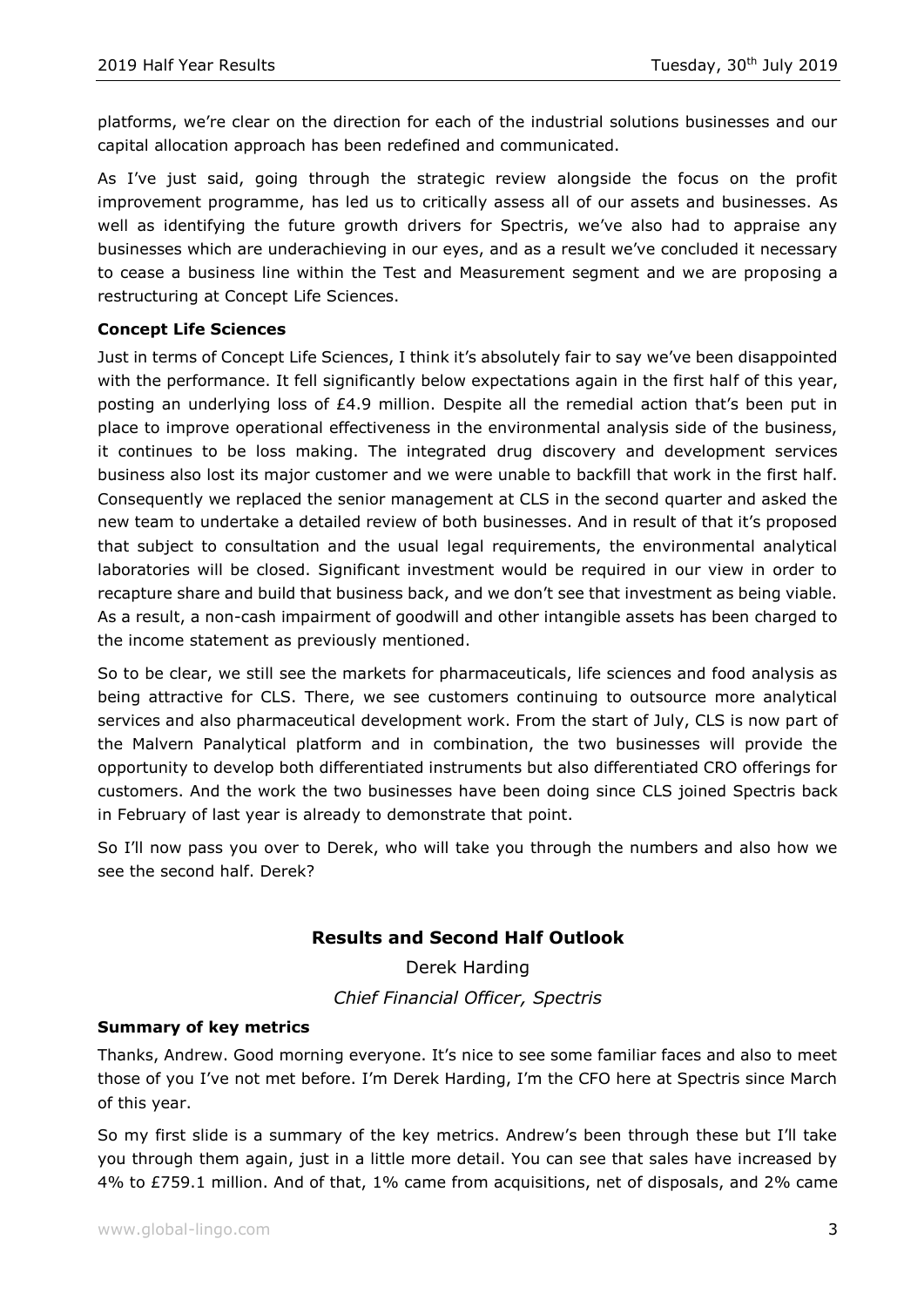from favourable foreign exchange, leaving a like for like sales increase of £8.3 million or 1%. And I'll take you through each of the component movements of that shortly.

Adjusted operating profit increased by 8% to £83.5 million. Again, 1% of this came from acquisitions, 3% came from favourable foreign exchange, leaving a like for like increase of £3.3 million or 4%.

I'm pleased to report an improved adjusted operating margin at 11% for the first half. This is 40 basis points higher than the same period in the prior year, and the difference between the adjusted operating profit you see on this slide of £83.5 and profit before tax of £77.2 is interest and our share of post-tax results from the EMS joint venture, and you can see that that number also grew by 4% year on year.

Our tax rate came in at 21.5%, which is in line with the guidance given at the year end, and that increase resulted from the unwind of our previous finance company structure. Adjusted earnings per share have increased by 4% to 52.4 pence, reflecting the net impact of the 4% increase in adjusted profit before tax, the increase in the effective tax offset by the increase in the effective tax rate and the decrease in the average weighted number of shares, which went from 119 to 115.7 at the first half following the share buyback last year.

We've increased the interim dividend by 7% to 21.9 pence and this is in line with our stated policy of progressive dividend based on affordability and sustainability. The cover remains good 2.4 times and is consistent with our long term average, which has been around 2.5 times.

Adjusted operating cash flow generation of  $E$ 73.9 million during the period resulted in a cash conversion of 89%, compared with 69% in the first half last year. And I'll talk about cash a little more later as well.

During the period, net debt increased by  $£15.5$  million to  $£312.6$  and our net debt to EBITDA covenant for covenant purposes was 1.1 times compared to an upper limit of 3.5 for our RCF and 3 times for our EIB loans. And our interest cover at the half year was well in excess of our minimum requirement of 3.75 times.

And finally on this slide you can see our new measurement of return on gross capital employed. You can see that it fell from 14.2 last year to 13.4 at the half year, and that's mainly due to the full year impact of the CLS acquisition. And I'll talk you through that measure as well slightly later.

## **First half at a glance**

## *Key drivers of sales increase*

So the next slide just looks at the first half at a glance. Starting on the top left, I've bridged the key drivers of the 4% increase in our sales. So to arrive at a comparable basis, we've reduced last year's reported sales by £8.8 million, which reflects the five months of sales from EMS, which we sold to the joint venture to Macquarie on  $31^{st}$  May 2018.

We then have incremental revenue from acquisitions of  $£15.9$  million. That was six months of VI-grade, three months of Revolutionary Engineering and one month of CLS in the comparable.

Translation foreign exchange has increased our reported sales by £15.7 million, the majority of that came from weakness of sterling against the dollar, and that leaves a like for like sales growth of £8.3 million or 1.2%. The majority of this like for like increase has come from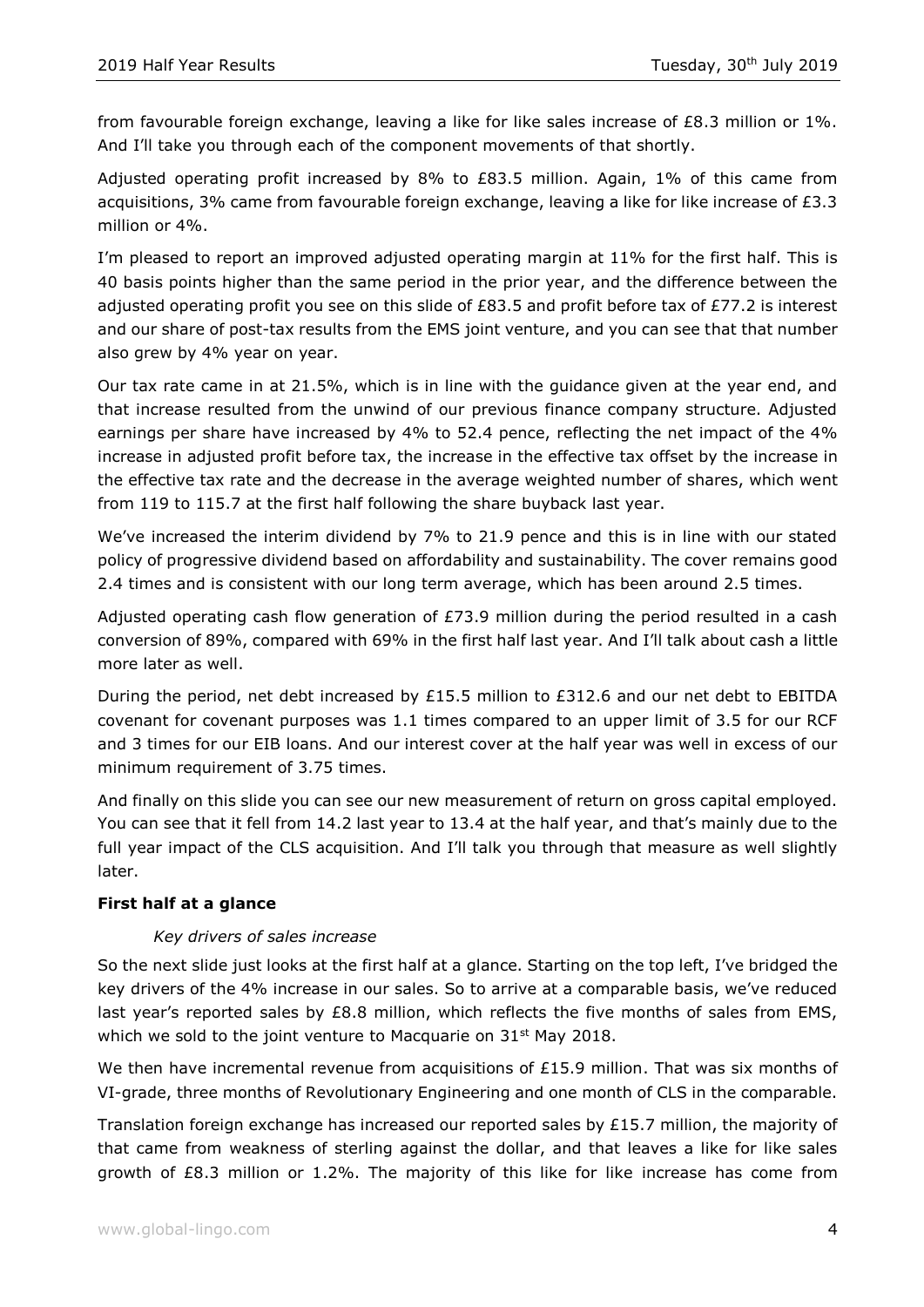improved pricing, resulting from the additional focus on the factors in the business that we can control.

# *Reconciliation of adjusted operating profit*

The chart at the bottom left of the slide reconciles the adjusted operating profit, which as I said, went up by 8% to £83.5 million. Disposals net of acquisitions contributed £0.5 million in the period and this primarily related to the disposal of EMS, which was loss making last year, plus a small net contribution from the other acquisitions mentioned above.

Currency movements gave a benefit of  $E2.5$  million, again due to weakness of sterling against the dollar, and a change in the mix of product, meaning increased material and labour overhead, has offset our improved pricing and that resulted in a small decline in our gross profit despite the increase in sales. That resulted in a 70 basis point reduction in the gross margin to 55.2%.

Despite the reduction in gross margin, we still delivered a 40 basis point margin expansion, from 10.6 to 11, and that is as a result of our continued focus on the cost base, which more than offset inflation and incremental depreciation.

# *Improvement in overheads*

If you look more closely at that overhead's improvement of  $E3.8$  million, there are a number of moving parts worth noting. Overall, our employee costs have remained broadly flat in the period compared to the prior year, with the actions of our profit improvement programme offsetting those inflationary increases. Additional depreciation and net transactional foreign exchange charges were broadly offset by slightly lower R&D charge due to the capitalisation of £3.5 million of R&D following the policy implementation in the second half, and then savings in marketing spend, travel expenses, consulting and external services, have all contributed to the net profit contribution and the overhead control that we've seen.

Notwithstanding the progress we've made in the first half, we do still see opportunity to improve further in the second half and beyond.

## **Cash generation and uses**

This is a waterfall showing how we generated cash and then what we did with it. It's another way of looking at sources and uses, as I talked about at the Capital Markets Day as a key focus of the group. So starting by adding back the depreciation and amortisation - this is all on an adjusted basis, as well, by the way – there's  $E28$  million of depreciation and that brings you up to £111.5 million EBITDA generated in the first six months.

Working capital was broadly stable with a decrease in receivables being offset by higher inventory and lower payables. I'll come back to that later when I look at the balance sheet. And CAPEX net of grants at £39.3 million was broadly in line with the same period last year and includes investment in Millbrook of £18.4 million. As you think about your modelling for the full year, we're anticipating total CAPEX in 2019 of around £90 million, of which £40 million will relate to Millbrook.

And that then gives us the adjusted operating cash and operating activities of  $E$ 73.9 million, which we divide into our operating profit to give our cash conversion. At 89% we're very happy with the first half of the year and we anticipate the full year conversion will be in the range of 80-90%.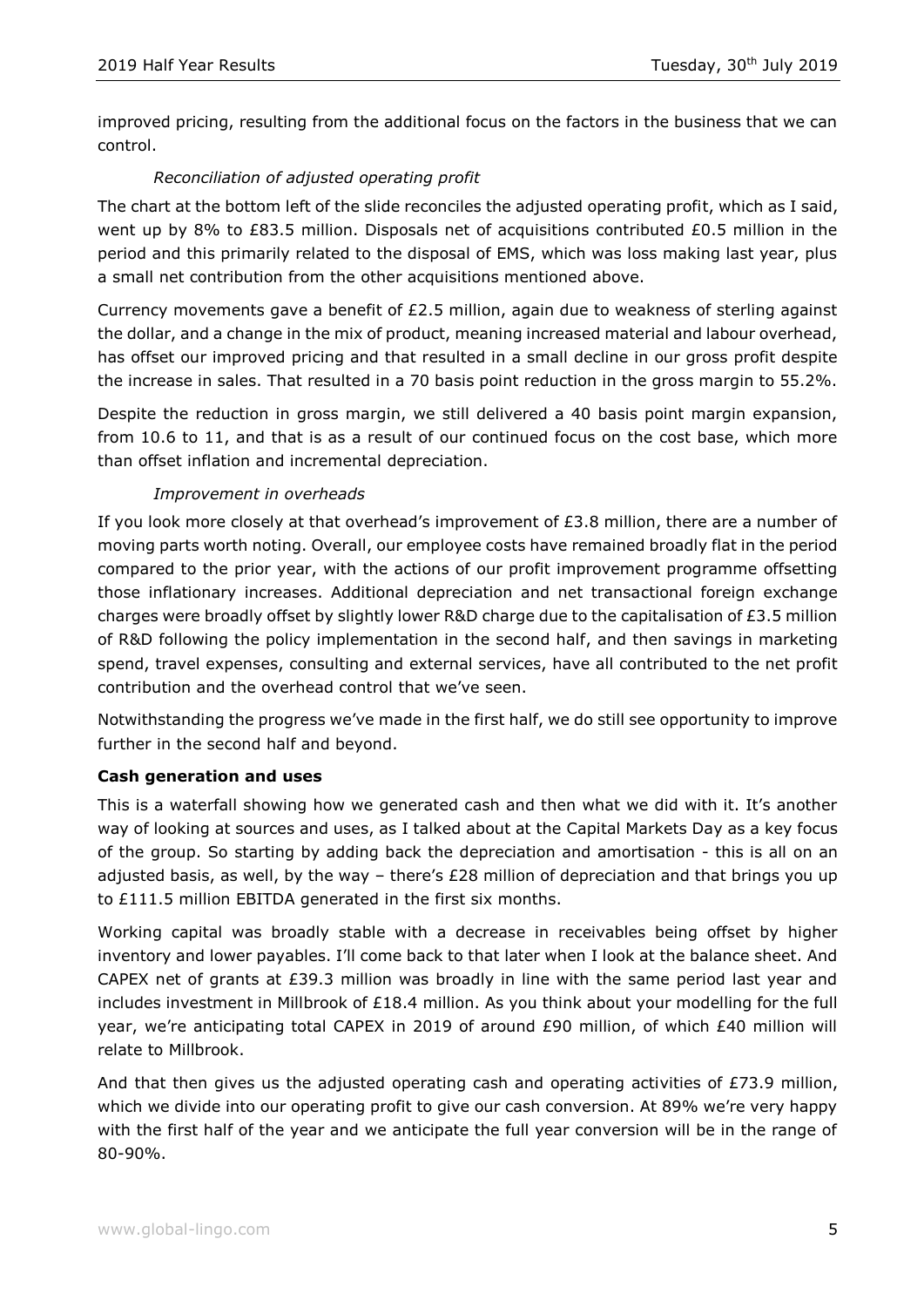Interest and tax had a combined cash effect of £20.7 million and the full year dividend is due to utilise £46.9 million of the cash generated in the first half.

## *Transaction costs*

We completed one acquisition during the period, which had a total cost of  $£3.8$  million, and then there was £1.9 million payed in respect of prior-year acquisitions, making that outflow £5.7 million and furthermore we spent £1.7 million on transaction related costs, which gives a total transaction outflow of £7.4 million in the period.

We spent £13 million on restructuring and within the other items of £1.4 million, there is a lease payment of £9.9 million, which was offset by cash from the sale of the property at Omega. And overall that then leaves you the £15.5 million increase in our debt position during the period.

## **Reconciliation of adjusted operating profit with statutory profit**

Now, there are a number of moving parts in the announcement this morning and I thought it would be helpful to give you a reconciliation between our adjusted operating profit and the statutory profit measures that you can see in the accounts. So I'll take each one in turn.

We have incurred restructuring costs of £29.1 million, of which £8.1 million relates to non-cash items. The largest of those restructuring costs, the £29.1 million, relate to redundancy payments across the group.

We have consistently adjusted for transaction-related costs, depreciation, fair value adjustments, relating to acquisitions. As you can see they're broadly similar year on year. And then we've also put in £5.2 million of profit on disposal, which is a property sold as part of our facility footprint rationalisation across the group.

Andrew's already discussed the situation at Concept Life Sciences, and here you can see the £35.1 million impairment of goodwill relating to that asset and there is also £32.4 million impairment relating to customer relationships and technology within the CLS decision today. And that balance is part of the £63.9 million that you can see there shown on the slide, the remainder of that balance being made up of the normal annual amortisation, which you can see was £18 million last year, and then there's £13.4 million relating to other restructuring activities that we undertook as part of the profit improvement programme. Again, the impairment of customer-related intangibles.

So if you then look at the statutory loss for the first half of 2019 and compare it to the profit in the prior year, the comparison's further complicated on that bottom line by  $£57$  million of profit that we made in the prior year.

So as you can see, there are a few moving parts to consider but hopefully the slide helps you see the wood from the trees and get a sense of underlying performance in the first half.

## **Balance sheet**

Always good to have a look at the balance sheet. I'm not going to go through every line on here but I'll just pull out a couple of the key metrics. First of all, you can see the effect of the goodwill in the intangible impairment at the top of the table. Just a reminder, although this impairment does have the impact of reducing the group's net assets, in the way in which we're calculating our return on gross capital employed, we will actually add that impairment back.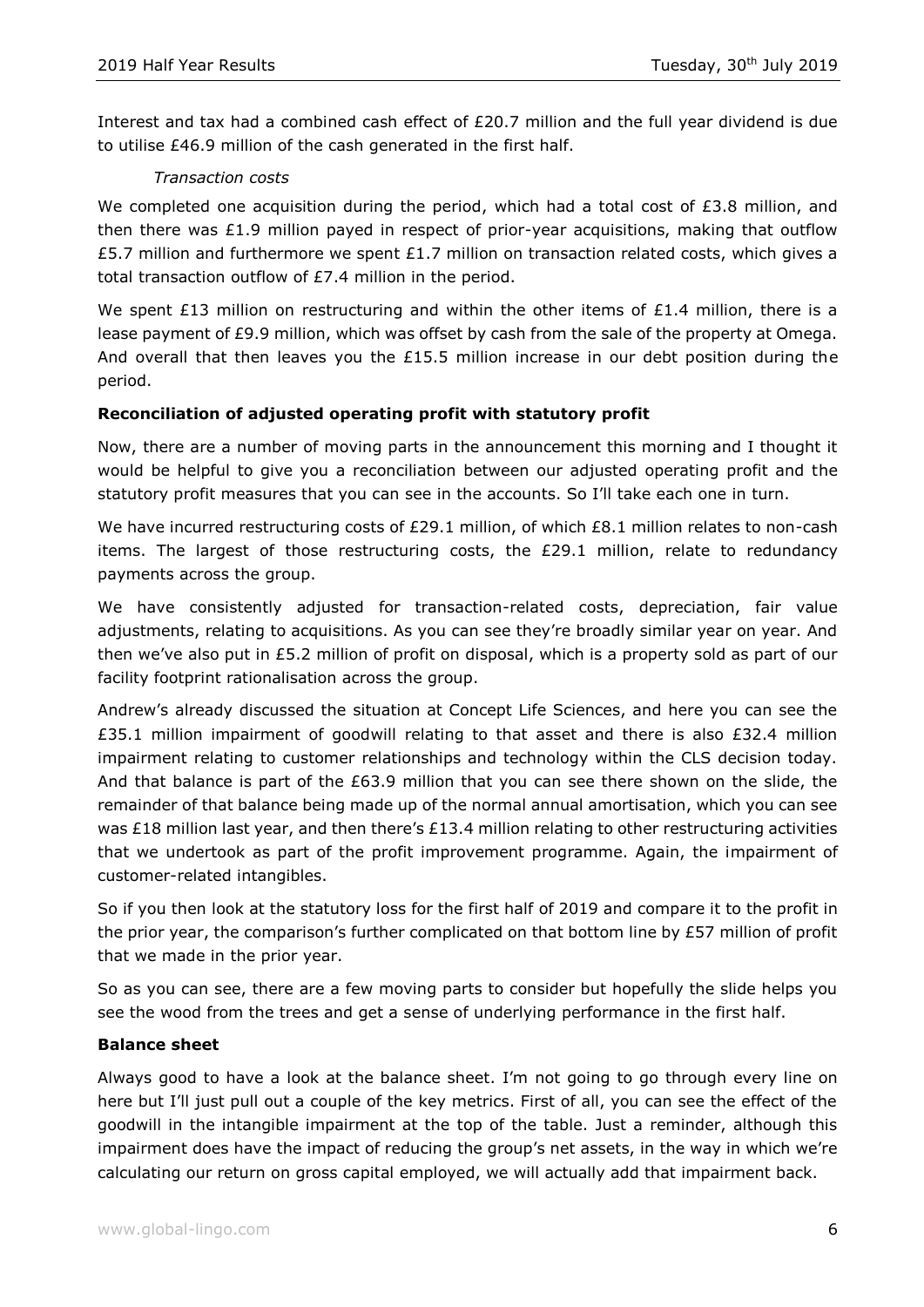PPE appears to have significantly increased in the half and that's mainly due to the accounting impact of IFRS 16. Actually, on this balance sheet as presented here, you can see the other side of that accounting, with a lease liability balance there of £70.2 million at the year end. We do not include that balance in our definition of net debt. So if you're looking at your models and I talk about net debt, it does not include that  $E70.2$  million and the reason for that is because our banking covenants don't include it either, so we report our net debt in line with our banking covenants.

## *Joint ventures*

And there's a balance, three down, for net investment in joint ventures. Now, this is an interesting balance actually. It was generated as part of the disposal of EMS to the joint venture with Macquarie last year, and as you recall, at the time we recognised a profit on disposal of £57 million. So the recoverable amount is based on the future value which is expected to be achieved from an ultimate sale of that joint venture, and the estimate's derived from the operating cash flow, future growth rates and multiples achieved from sale of similar entities in the same sector. It's worth noting that the joint venture is in the early days of delivering a nascent business plan and as such any future events could change the assumptions used to determine that recoverable amount. If there are changes in the future to that balance, they will be non-cash and accounted for below operating profit in the same way as the profit that we recognised last year that effectively generated the balance in the first place.

## *Working capital*

So moving on to working capital, as you can see the overall balance has not moved materially since the year end, with increases in inventories being offset elsewhere, but average trade working capital expressed as a percentage of sales did increase by 1.2 points to 12.6%, which is well inside the range of 11 to 15 which I outlined at the Capital Markets Day. Notwithstanding that, I do think there are pockets around the group where we can do better, particularly around stocking the right inventory and swifter collection of receivables, and this will remain a focus for the finance teams around the group over the coming six months.

And finally on this page, you can see our pension liabilities. They increased slightly since the year end due to actuarial assumptions but as you can see in the context of the group, our net liability is not material. So, unlike many companies, pensions are not a particularly major area of concern for us.

## **Return on gross capital employed**

So, return on gross capital employed. So this is the slide that bridges the primary movements in that calculation. And as I said at the Capital Markets Day, our return on gross capital employed is defined as the ratio of adjusted operating profit to the average year-end shareholders' equity, net debt, accumulated amortisation, impairment of goodwill and acquired intangible assets. So we've chosen the measure because it's easy to calculate from looking at the accounts and it is also easy to compare to our group WAC, which we determine to be around 10%.

At the half year, though, it's not quite so easy to determine from the accounts, because we're using a trailing 12-month set of numbers. So when you look at the operating profit, it's effectively the adjusted operating profit number you see there of £254.6 is the sum of £171.1, which was H2 last year, plus the £83.5 that we're announcing today. So it's effectively the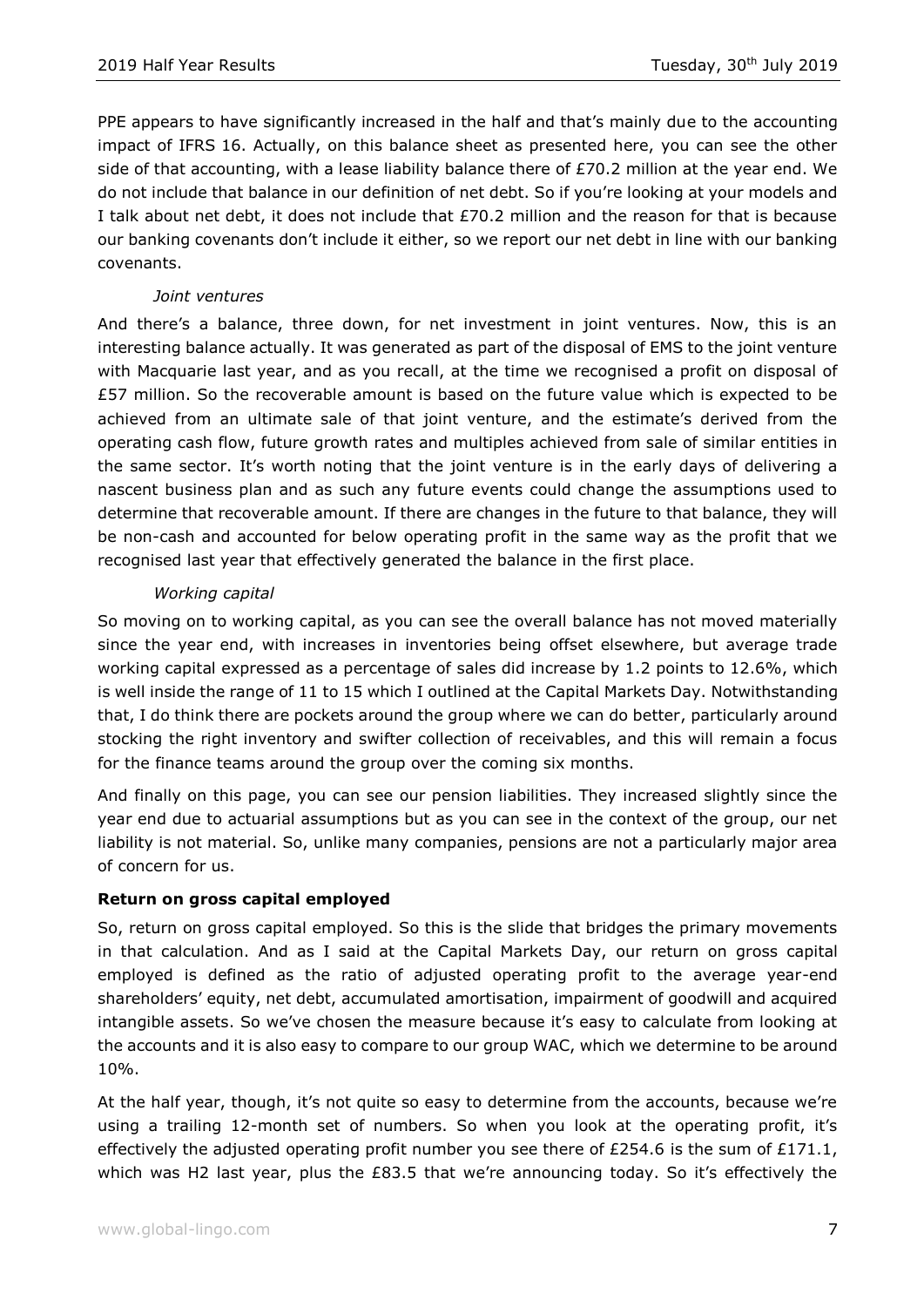trailing 12 months. And then the average working capital is the average of the two averages from last June and this June. So that's why, when you look at that number, at 13.4%, it's slightly lower than the number I gave at the capital markets, because that was a year-end position. And then once we get into the rhythm of this, you'll see how it flows.

The main driver of the difference year on year is the full year impact of having CLS come through the whole 12 months of this year versus not being in all of last year's starting point.

## **Guidance on Second Half 2019**

So before I hand back to Andrew, I thought it would be helpful to share, some guidance on how we see the second half, although I'll let you be the judge of how helpful when I get to the end. At the end of the day, when you're managing a business in a dynamic environment, there are headwinds and tailwinds that we face.

So starting with the headwinds, we remain cautious about the impact of the current political and economic environment in which we operate. Like many of our peers, we have experienced a slowdown in the second quarter compared to the first quarter, and we do not have enough visibility at this stage to determine if this is a slight blip or the beginning of a concerning trend. Our lack of visibility does extend to the fourth quarter as well, which has traditionally been our strongest performing period. The uncertainty is highlighted best perhaps when looking at the North American industrial market and the automotive sector. Over recent weeks, we've seen external commentators give both positive and negative views on each of these sectors, so it's fair to say that we are operating on less than perfect information.

In this environment, we intend to focus on the areas that we can control and make plans on the assumptions that the market will not help us. So to this end, we do have some reasonable tailwinds. We're confident that our profit improvement activities can continue to offset inflationary pressures in our cost space and a number of challenges that we faced in the first half, such as the launch of the Omega website, the restructuring of HBK sales and marketing teams, are now behind us. And furthermore, the recent CAPEX invested at Millbrook is now coming online and we anticipate an improved performance here in the second half.

In the case of CLS, we do anticipate losses in the second half, but they will be around  $£1.5$  to £2 million, which is broadly the same as the second half of last year. So if you're doing a second half to second half comparison, it doesn't make a big difference.

Perhaps a little easier to model is our tax rate, which we expect – and our CAPEX spend – which we expect to be around 21.5% and £90 million. As I said earlier,  $£40$  million relating to Millbrook.

And finally, looking at foreign exchange, the sensitivities haven't moved materially since prior guidance. The table on there shows the impact of 1 cent within euros and dollars both in terms of the profit line and the sales line, so you can see that  $1$  cent moved in dollars is a  $£4$  million move in sales and £600,000 in profit.

Overall, we do expect to deliver a modest improvement in our second half profit compared to the prior year. And with that, I'll hand back to Andrew.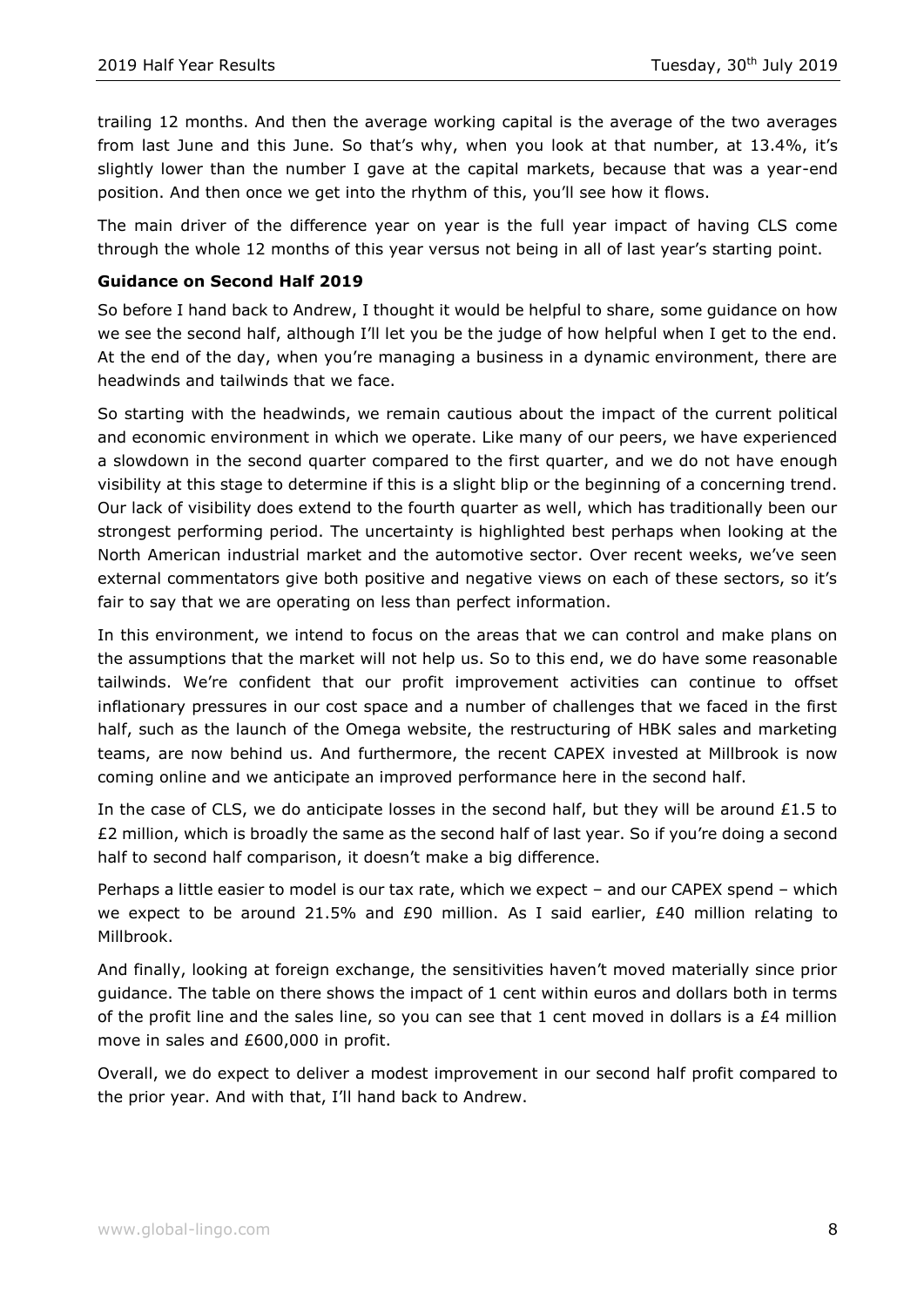# **Operational Developments**

Andrew Heath *Chief Executive, Spectris*

## **Sales summary**

Thank you Derek. So let me take you through the operational performance, which is how we see the businesses performing today, and I'll start by looking at sales and give you a high-level summary of the sales by region and by segment, and then I'll go through each of the segments in turn in more detail.

## *By region*

So by region, like for like sales were lower in both North America and in Europe, with sales in Germany down. I think these generally reflect what we're seeing in terms of PMI trends across these geographies. We have seen softening industrial production in the US with Europe, particularly Germany and the UK, also down.

Asia continues to deliver good growth broadly spread across the region, although in China we have seen like for like sales marginally lower. I think that just reflects a tougher comparator and the impact of US-China trade tensions.

Across the end markets, we see growth in semicon, electronics, advanced materials, academic research and with pulp and paper, energy and utilities well up on last year.

## *By segment*

By segment we saw particularly good growth in materials analysis and inline instrumentation. Weakening US production and a declining automotive environment, however, has negatively impacted test and measurement and industrial controls in particular. And of course I think this is the last time we will be reporting in this way by segment, as we committed to do at the Capital Markets Day, we'll be reporting by platform and the industrial solutions segment in the future.

So moving on to materials analysis. There we saw good sales growth, up 6% on a like for like basis, particularly in advanced materials, semicon and academic research. Adjusted operating profit increased 3%, however the like for like decline in operating margin reflects the dilutive effects of CLS.

Pharma was flat year over year, reflecting a tough comparator, particularly for North America. But we saw good growth in Asia in the first half, especially in China where efforts to develop the healthcare system to support a rising middle class supports the demand for retail pharmaceuticals. Our pharma pipeline and order book are good, with Malvern Panalyticals order intake notably ahead of last year.

There's also been some softening in metals and mining but offsetting that we are seeing good orders in building and also advanced materials. They remain robust.

## *Malvern Panalytical*

Sales into academic research institutes have also been particularly strong in the first half. Both Malvern Panalytical and PMS achieved good sales growth, delivering strong financial performance and operating margin expansion. Malvern Panalytical also benefitted from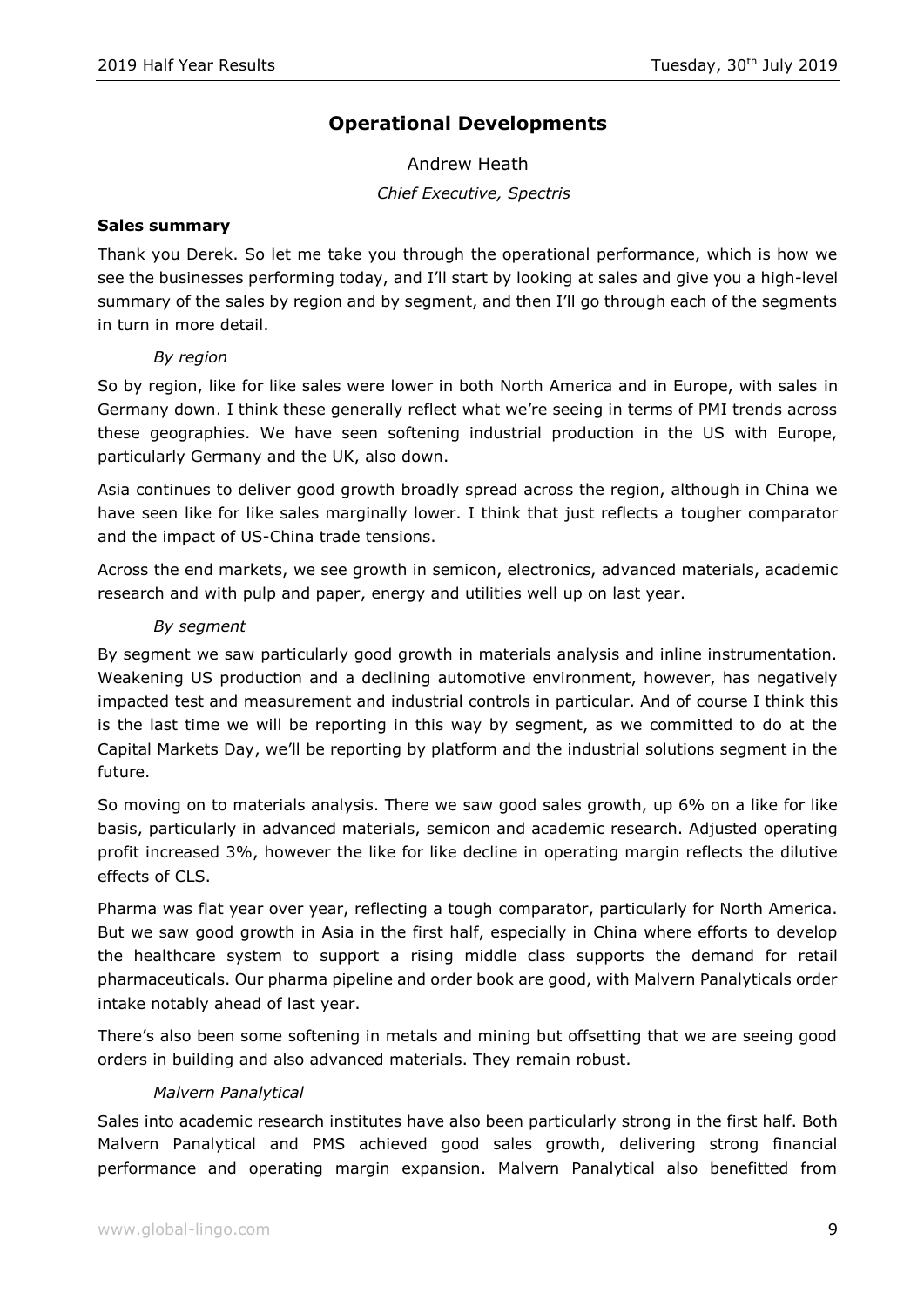improving pricing and lower overheads as a consequence of its focus on its merger but also on implementing the profit improvement programme.

Malvern Panalytical has also continued to deliver new products with its latest generation of xray fluorescent spectrometers and a new laser particle size analyser adding to the steady number of products that we've launched since 2018. They are also looking to extend their offering with more predictive and prescriptive solutions and are partnering with the University of Bristol here in the UK to open a new data science facility using artificial intelligence to develop these new software offerings.

## *PMS*

PMS delivered a strong first half performance especially in Asia, again reflecting a strong year end order book for PMS. While the semiconductor market has been weaker this year, with sales of manufacturing equipment predicted to be down almost 20%, PMS' strong order book coming into 2019 enabled sales to grow year over year. And in 2020 all the signs are that the equipment market is expected to recover on the strength of memory spending, a new product in China starting in the second half of this year, so we fully anticipate a return to strong order intake towards the back end of this year moving into next year.

Pharma and life sciences has also been strong for PMS. They've launched a new clean-room monitoring software product. The software is used with its FacilityPro processors, which connect directly to environmental, temperature and humidity sensors. These monitoring solutions are key to helping customers meet regulatory requirements, which are becoming ever more stringent.

## *Test and Measurement*

In Test and Measurement, like for like sales declined 3%, which reflects a tough comparator in automotive, especially in Asia and Europe. Adjusted operating margins were flat. The impact of the lower sales volumes and higher depreciation at Millbrook was mostly contained by lower overheads for the segment and ESG also moving into profitability. However, we do remain positive on the near-term opportunities with test and measurement. I'll take you through those in a moment.

Technology and developments in automotive, such as the wider proliferation of platforms across conventional, electric and connected vehicles, is supporting significant R&D spend and demand for our products. In particular, vehicle electrification is accelerating and 2019 is set to become the year when model activity in the battery-electric vehicle sector appears to be finally taking off. We're positioning ourselves to take advantage of these trends. For instance, HBK is seeing good demand for its new eDrive system, we showed that at the Capital Markets Day. That's used for testing electrical inverters and motors, utilising our data acquisition systems, dedicated application software, torque and other sensors. And that's in addition to the battery durability testing solutions which cover voltage, temperature, vibration measurement and also lifecycle testing. And there's increased interest in our sound measurement tools to simulate the exterior sound of hybrid and electric vehicles and also evaluating exterior pass-by noise.

At Millbrook we have new capacity coming online. Eight of the new battery test chambers are now in operation with a further four to follow in the second half. We also have a new test facility for ADAS and connected autonomous vehicles at the Millbrook facility, supported by the recently installed 5G network. In the US, Millbrook has doubled its capacity at Millbrook RE with a new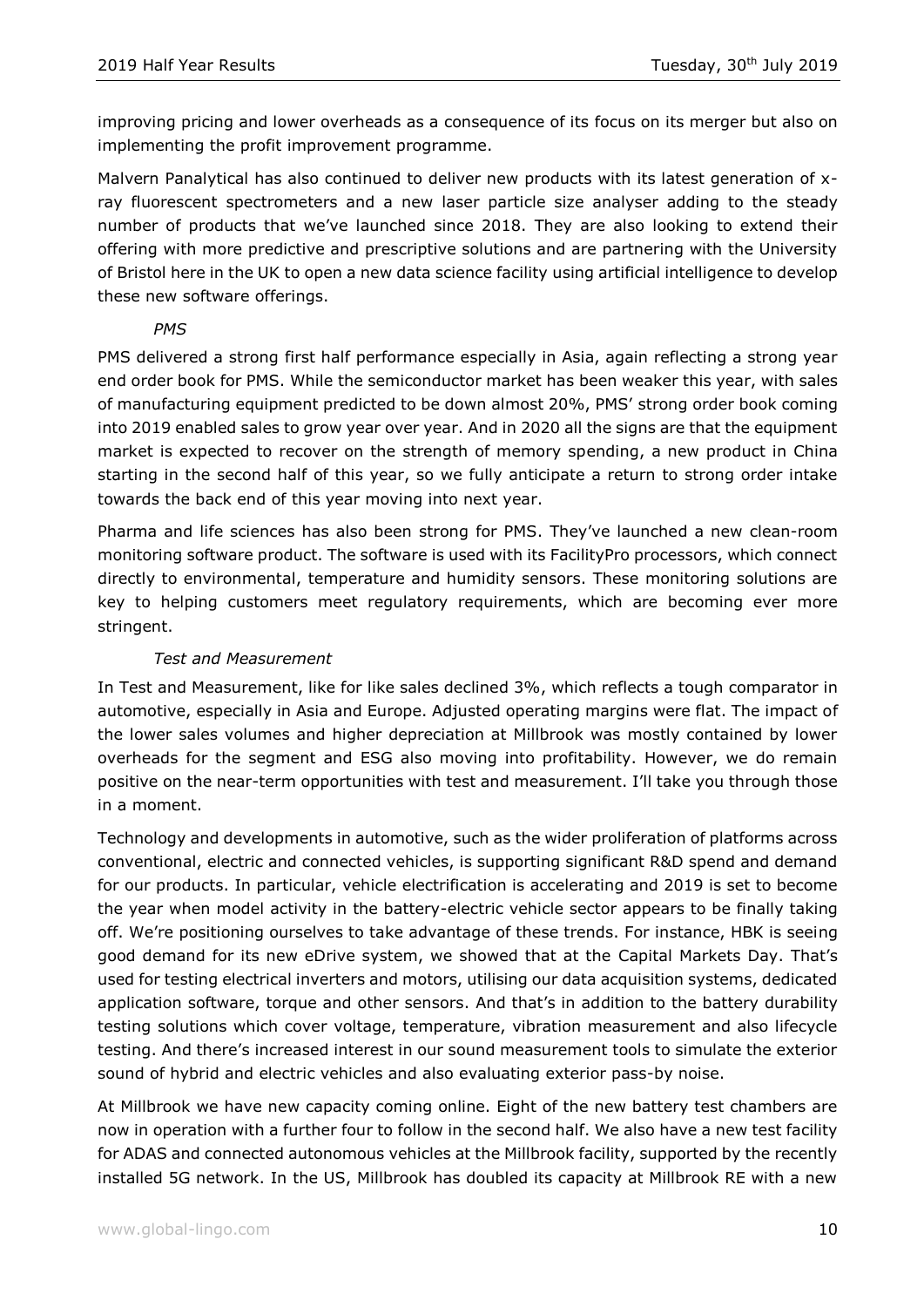test facilities in both Detroit but also in California for the testing of electric vehicle development, and VI-grade is partnering with Multimatic for a simulation centre near Detroit to serve the US OEMs.

In aerospace, sales were slightly lower in the first half but again we see good opportunities in research and development for the electrification of aircraft plus business jet programmes focussed on component testing and various space programmes as well.

In telecoms and electronics, our acoustic testing products are also in demand for the increased audio quality requirements for new products, both in terms of voice activation and also noise abatement.

However, I guess the one dark spot is really in oil and gas at the moment. The outlook is uncertain for our ESG business in microseismic, the US onshore looking more challenging after a more encouraging end to 2018.

But just in terms of HBK as one of our platform businesses, they are merging HBM and Bruel & Kjaer Sound and Vibration, as you know. The extended leadership team is being formed and is almost fully complete. They have integrated their sales team and developed a new goto-market model, and while we saw some interruption from the merger activity in the first half, encouragingly orders picked up quite significantly in May and June, which gives us more comfort going into the second half. And I think it's fair to say we see 2019 very much as a transition year for HBK but with good opportunities for margin expansion as we bring the businesses together.

## *In-line Instrumentation*

On In-line instrumentation, there was good like for like sales growth of 7%, though to be candid, this is against an easy comparator from last year. Growth was broadly spread across most of our key end markets, being particularly strong in North America and Asia. The segmental operating margin improved 360 basis points on a like for like basis, with all companies contributing to the improvement, predominately reflecting the higher sales and gross margin at BTG and Servomex but also the profit improvement programme benefits coming in across all of the operating companies.

BTG is performing very well. We're seeing good like for like sales growth there, particularly in tissue in Europe and Asia, with graphic paper doing well despite the decline in the coated paper market and a slowdown in China. We expect the overall market conditions to continue for BTG into the second half.

Servomex saw good sales growth, particularly into energy and utility customers in Asia and North America, with hydrocarbon orders in particular doing well. We've seen the demand for gas analysis increasing as emissions regulations become more stringent.

## *Industrial Controls*

On Industrial Controls, like for like sales, disappointed. They declined 7% in the first half and this is also reflected in the profit decline and the lower margin achieved over that period. Both Omega and Red Lion saw lower sales as a consequence of slowing US industrial production, the US-China tensions and high one-off sales not repeating in Omega from last year. But frankly, the sales performance also reflected temporary disruption to activity at Omega, both from some teething issues following a supplier change but also some teething issues following the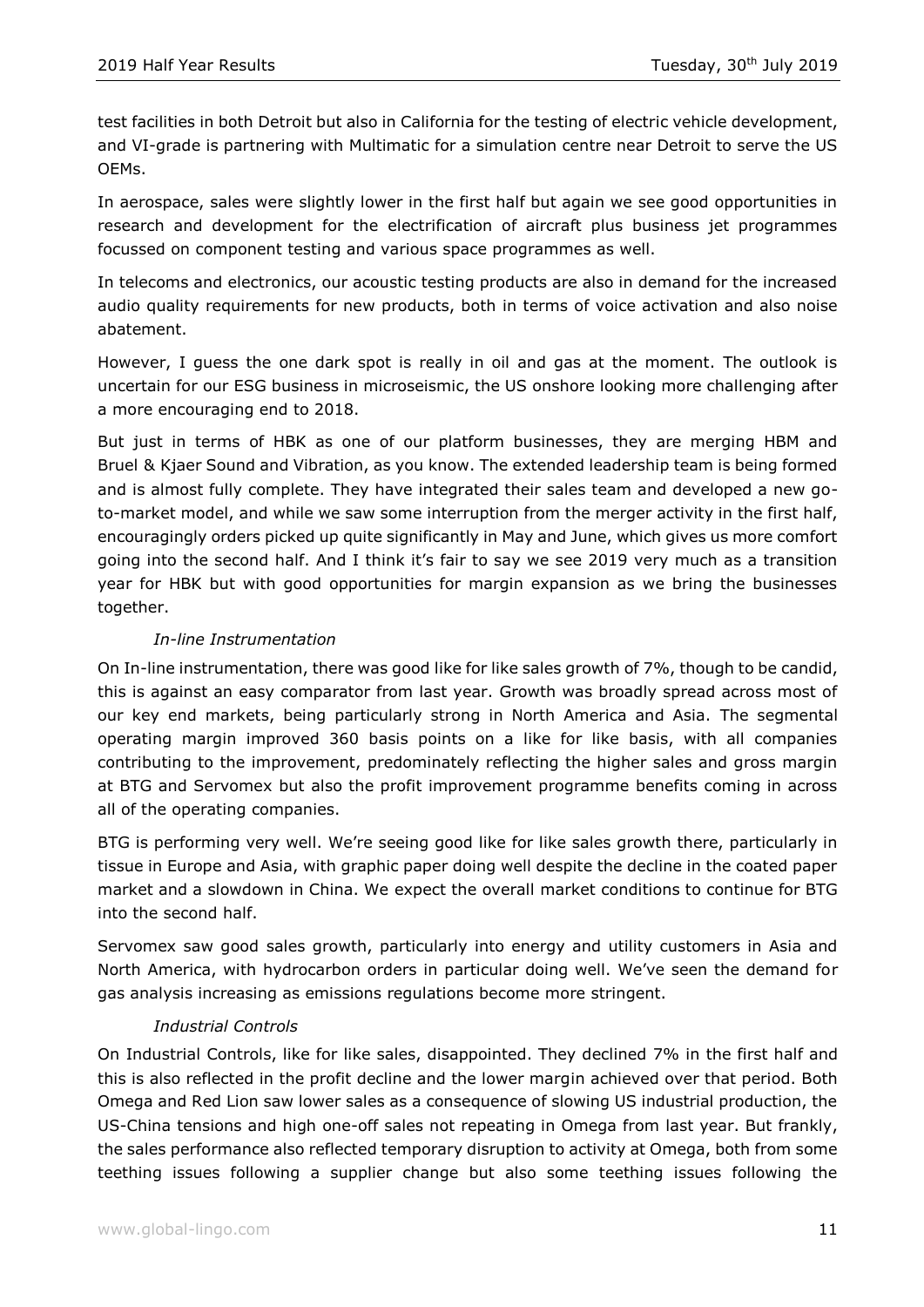implementation of the new ecommerce platform and getting the traffic flows back up to the previous levels. But equally candidly, going into the second half, the traffic on the Omega website is now back to prelaunch levels, delivering enhanced customer experience and we're seeing our conversion rate, order volume and order value all improving.

Both Red Lion and Omega are actively working on refreshing their product lines. Red Lion has launched its new Halo integrated communication product to replace multiple older versions and that's being trialled with its first customer as we speak, and Omega has launched more than 30 new product lines to date including handheld thermal imaging and ultrasonic liquid level sensors. They have many more such product introductions to make through the rest of the year.

We expect the combination of the new digital platform Omega and this product refresh on both businesses to drive sales into the second half and beyond. I think it's fair to say, given the 70% exposure that both Red Lion and Omega have to the US in this segment, their performance will be contingent on the US industrial markets, which have been softer for us in the first half and we do expect that to continue. Demand is clearly also being impacted by the US-China tariff situation, particularly at Omega, where its products are incurring duties as they are exported into China and then frequently the sensors get incorporated into products which are then re-exported back to the US, so effectively they're getting a double hit on a number of the tariffs.

## **Profit improvement programme**

So that's the segments. Moving on to the profit improvement programme. While there are some uncertainties in our end markets, we continue to focus on what we can control. I think we've said that consistently since I've arrived. In the first half all our operating companies have been implementing their initiatives under the profit improvement programme. We have made really good progress, as you saw with the numbers Derek took you through. The benefits fall into the four categories that we described before, I'll just quickly run through each in turn.

## *People*

Firstly, on people. Organisational restructuring is predominantly the main driver here, reducing headcount, and a number of our operating companies, including Servomex, Omega, Millbrook and ESG have all completed their restructuring. Other businesses are still continuing with that activity into the second half, which will bring further benefits into the second half.

## *Property*

On property, we have closed a number of facilities and offices around the world. Malvern Panalytical has closed its Longmont facility, NDCT has closed its property in Colorado, ESG are closing their Denver office, Red Lion has sold its St Louis facility and a number of other sites are being closed as well. Again, all helping to reduce ongoing operating expense.

## *Products*

On the product side, lower margin products are being phased out. We've declared the cessation of a business line within test and measurement and taken a charge in the results but for instance we've also reduced our metals product line at NDCT as well as a cable-testing product there. So as we're going round the businesses, we're continuing to challenge and look at the profitability of the product portfolios within each of the businesses and make sure that we've got high quality products on sale now and developing new products into the future.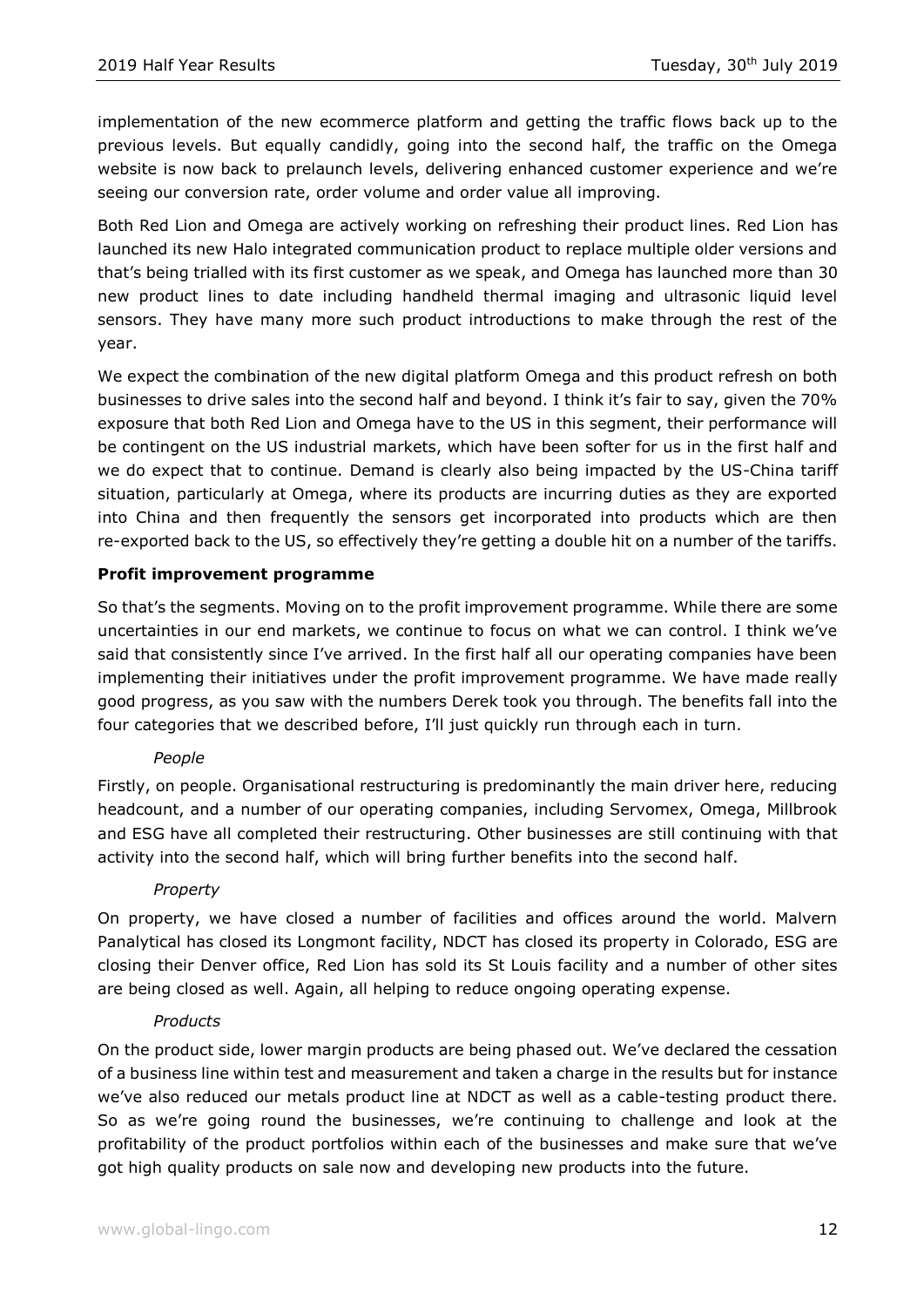## *Processes*

And with regards to process, we're actively deploying the Spectris business system and implementing lean and using things like value analysis/value engineering tools to make our processes more efficient and our products more competitive.

#### *Overall benefits*

So overall this is enabling us to control costs and reverse the inflation overheads that we've seen in the past two years, in 2017 and 2018. Like for like overheads in the first half were down 1.2% while sales were up 1.2%. And we can see, as Derek said, more benefits coming in the second half. We've delivered £8 million of savings so far this year at a cost of £29 million and fully expect the benefits, as I said earlier, at the upper end of the range versus our previous guidance and as such we are confident in achieving the £30 million exit run rate coming out of the back end of this year. And while the costs to achieve the programme have increased to £45 million, the rise reflects the impact of further restructuring, the largest item being within CLS.

## *The Spectris business system*

But before I finish, I just want to emphasise the importance of implementing the Spectris business system across all our operating companies. As we execute our strategy it's absolutely essential we engage our people in the process of making Spectris a better and stronger business. At the heart of the business system are a set of tried and tested tools that help us reduce waste, drive growth, improve profitability. Kaizen on the shop floor as I said at the Capital Markets Day, you know, whether it's the shop floor at the offices or in the field, it has to become a way of life for Spectris. This is a fundamental part of our ongoing profitability and profit improvement activities.

Consequently, we've been placing greater emphasis on accelerating deployment of the business system this year. We've been running numerous kaizen events across our businesses, primarily focussing on improving on-time delivery but also, not just in terms of the shop floor but also in the offices. And there we've been focussing on what we call commercial-oriented kaizens focussing on the flow from lead-generation opportunities through to order conversion and supporting the sales and marketing teams to become more efficient as well as more effective in translating orders to sales.

As I said, the objective of these events is to engage our people. They know the processes best, give them the right tools, the right facilitation, we can drive significant continuous improvement across Spectris, reducing lead times, reducing waste, improving quality and also driving up customer satisfaction, which in turn delivers incremental yet more sustainable profitable growth.

We're making good progress. I think as I said previously, there's considerably more to do. We're relatively new on the lean journey but that does mean there's much more opportunity ahead of us.

## **Summary and outlook**

So finally in terms of summary and outlook, despite the more challenging macro-economics and geopolitical backdrop, our results have been in line with overall expectations and I'm pleased with the operating margin expansion and cash flow that we've delivered. Our full year expectations remain unchanged though clearly the current environment does make that more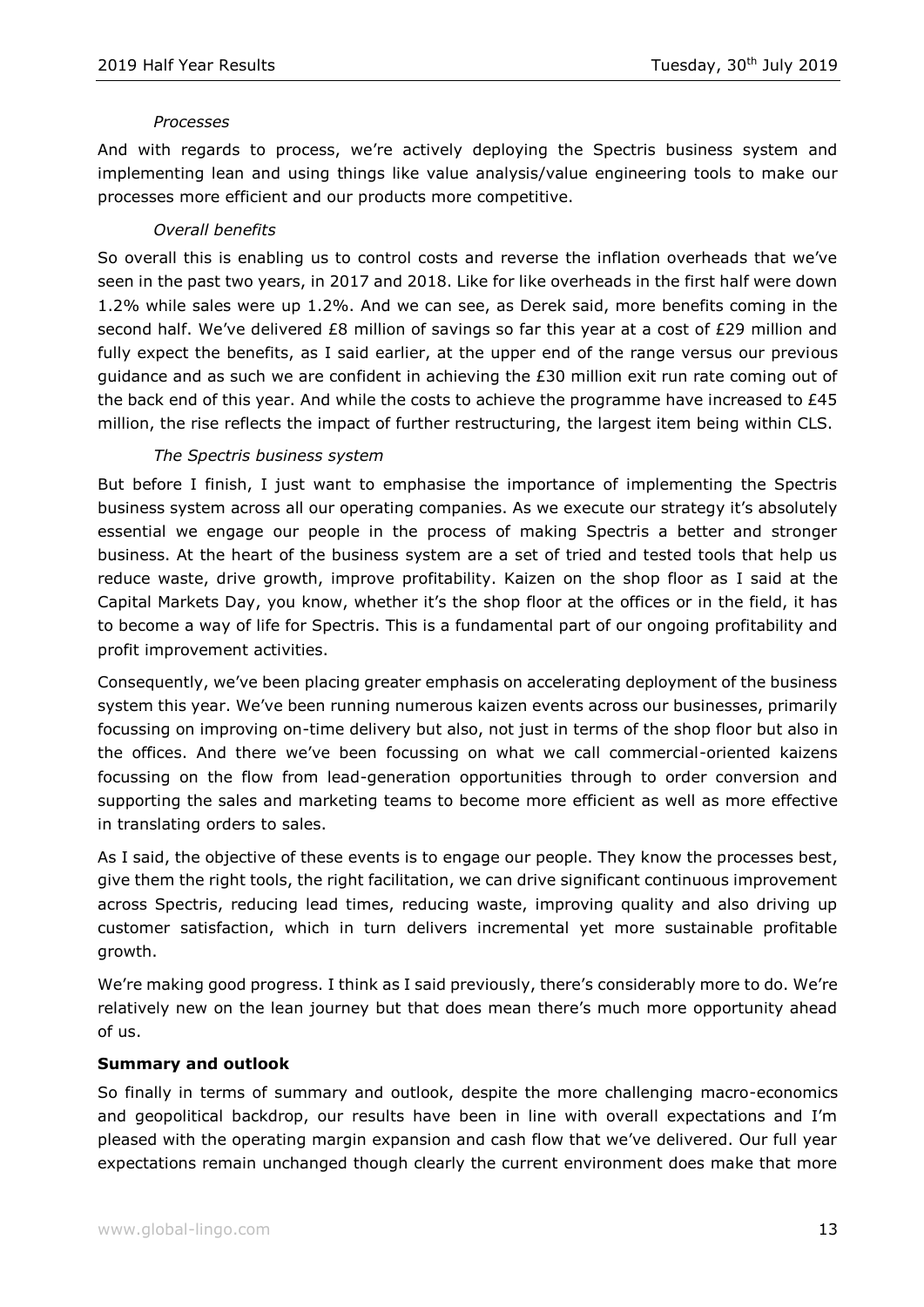challenging, hence our focus on the factors we can control. There are lots of positives in the business helping to drive our performance in the second half of the year. We have a number of attractive markets still performing well, we have a number of product launches happening in the second half. The new digital platform at Omega is up and running and performing well now. Further benefits from the profit improvement programme will continue and flow through into the second half and we remain absolutely focussed on controlling our costs in this more uncertain environment. And with the strategic review now complete, our focus is firmly on the execution of the strategy to deliver enhanced shareholder value.

And with that, Derek and I will be more than happy to take your questions.

# **Q&A**

**William Turner (Goldman Sachs):** I've got a couple of questions. The first one is, clearly you grew about 3% in the first four months of the year and then 1% for the whole half. Can you talk about which of the businesses deteriorated the most in the last two months for that slowdown?

**Andrew Heath:** I'll give you a broad answer, William. I think certainly we were pretty pleased with the first quarter but we have seen a slowing, and a progressive slowing, in the second quarter, particularly towards the end of the quarter. The businesses that we have seen the impact the most have been within test and measurement and the industrial controls, as we've said. The general automotive environment has been less positive for us this year than certainly last year. It was a tough comparator for sure in automotive last year. We're still seeing a large number of R&D programmes, a proliferation of new platforms within the OEMs, but there has clearly been a tightening of belts in certain of our end customers. But generally speaking we still see plenty of opportunities there. To some extent it's unfortunate, the combination of HBM and Bruel & Kjaer within HBK has come at a time just where the market took a bit of a turndown, so that's not helped by the fact we've been changing the sales force, refocussing it around endmarkets as we've combined the businesses.

And I think the other part of this is the softening of industrial production in the US. That's certainly impacted both Omega and Red Lion.

**William Turner:** And then on that last point, when we look at some of the PMI indexes, some manufacturing distributors into the US, they're still having some growth and it's often more European-related industrial production which seems to be the weakest spot. So between those three factors that drove the industrial controls slowdown, which were the most dominant?

**Andrew Heath:** Well, 70% of the turnover of industrial controls is North America so it's predominantly what we've seen in the slowing down in predominantly the US on IP that's impacted those businesses the most. China, Asia's been a good growth, certainly for Omega, in recent years. The tariffs have certainly impacted that.

**William Turner:** Okay, thanks.

**Andrew Douglas (Jefferies):** Good morning. Three questions, please. The profit improvement plan, clearly you're reasonably happy with the numbers you've put out there and upper end is good. Are you happy with how that's been driven by the business? No issues with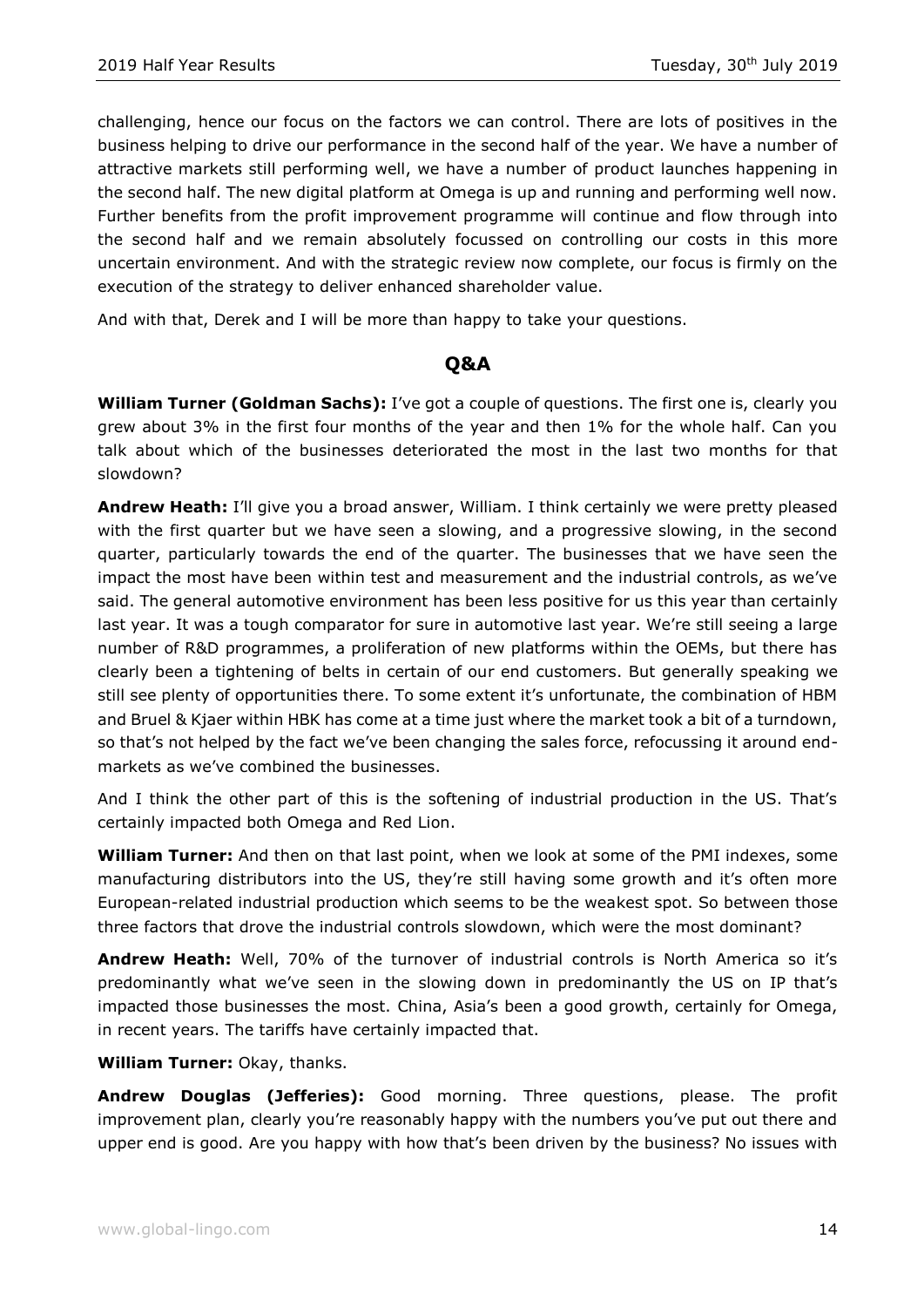wastage of customers from the actions you've taken? Just a bigger view on how the business has approached that.

Again, similar question for HBK in terms of the progress made. We've taken the playbook from Malvern Panalytical, which I think is roughly what we're doing, it's broadly similar for HBK. Again, as chief executive, almost a year in, are you happy with how HBK is doing? I appreciate there's a few hiccups in the first half but that's always the way, but a view there.

And Derek, can you just remind us, CLS loss was £4.9 million in the first half. What was that in the prior year?

**Andrew Heath:** We'll try and take them in turn, if I can remember then all, Andrew. So the first one, profit improvement rate. I'm delighted with the progress, I think the way the business and the business leadership has responded to the programme right from the get-go has been hugely encouraging. There's been real strong ownership and that is really what has driven the £8 million of benefits we've been able to cash in the first half of the year. That gives us confidence going into the second half. The messages around profitable growth, getting focus, looking at making sure we've got the product portfolios in each of those business right and set up for the future, getting the footprint more rationalised, look at the efficiency and deploying the Spectris business system into all of that, are being really well embraced. And I think that's one of the powers of the Spectris operating model. We've had an operating model whereby each of the operating companies have been quite devolved and we've strengthened that and provided the greater accountability and responsibility and they've responded really well to it.

So that's going very well. In HBK we've changed the leadership. You saw Joe Vorih, the new president, at the Capital Markets Day. Joe's an impressive individual, ex-Danaher, worked in private equity. He knows how to do this. He's absolutely focussed on the right things and driving things hard. We've had to make a few more changes in terms of getting the overall leadership team to come together, that's taken a bit of time, disrupting the sales force. Any merger process always has some impact. As I said earlier to William's question, it's just unfortunate it's coincided with a bit of a dip in the market. But in terms of our views of test and measurement, our views of HBK, remain unchanged. Their view of the world, and I agree with this, is that they have plenty of opportunities to go after for them to get themselves organised and focus on that.

**Derek Harding:** CLS was breakeven in the first half last year. So if you recall that we only bought it at the beginning of the first half of last year and then lost around  $£1.5$  million in the second half, and I guess when we came out at the year end, we'd guided that there would be a flip to plus 6 at that business.

**Mark Davies Jones (Stifel):** Not had much mention of Millbrook so far. There is a lot of CAPEX obviously that continues to go in there, with the weakening of demand in auto, do you still have visibility on the future loading of those investments that you've put in over the last couple of years?

**Andrew Heath:** Yes, so we absolutely track the CAPEX investment at Millbrook. We have spent, as you know, quite a lot of money there and we're continually revaluating the effectiveness of that CAPEX in terms of sales. We've clearly seen a slowing down of test services in the UK in the first half, which has impacted them, but a lot of the investment has gone into areas like electric vehicle drive testing, battery testing, durability testing, and those areas in those investments we are getting good loading and good capacity utilisation of the assets we've put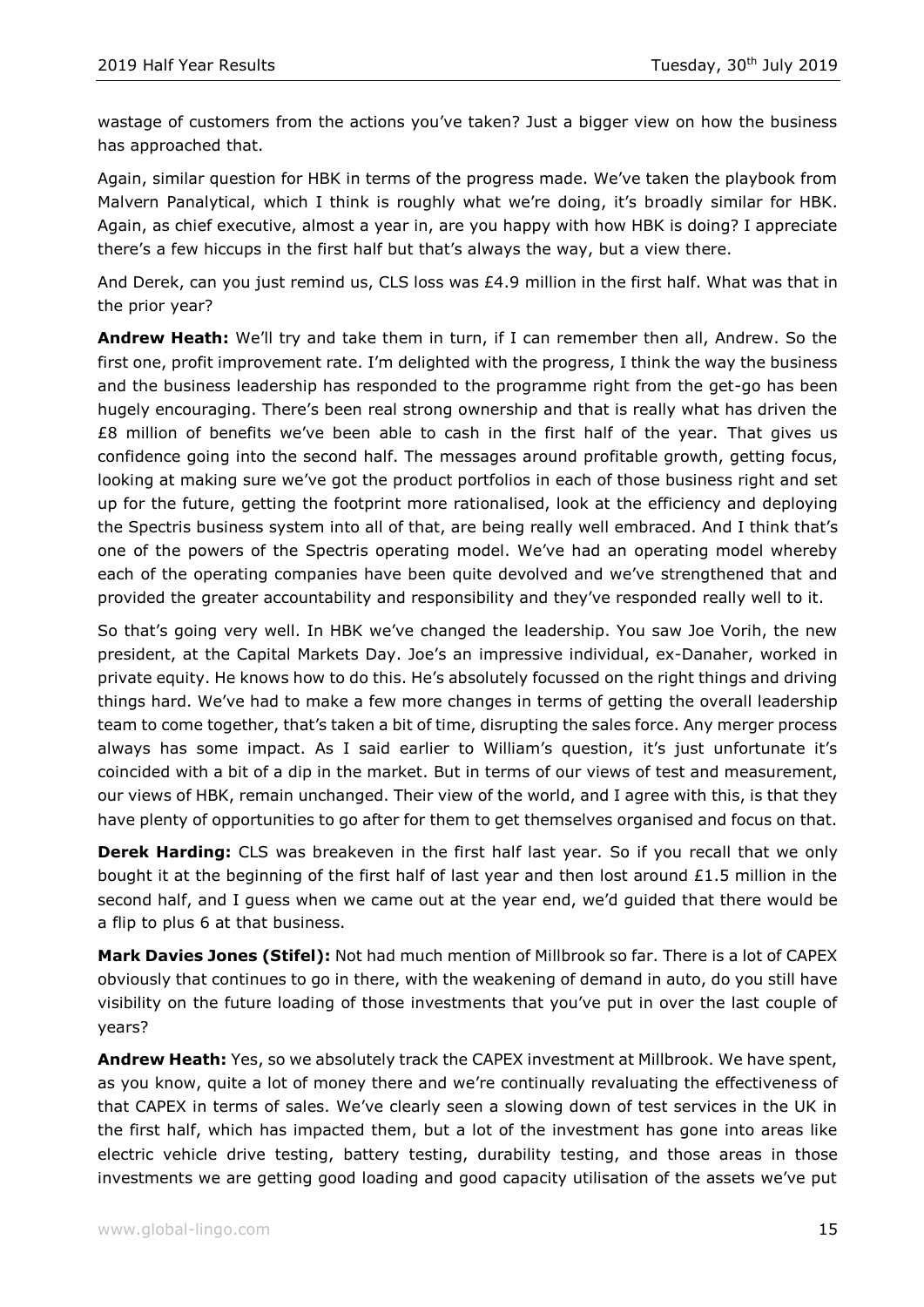in place. That's both at the Bedford facility but also in the US, the acquisition of Millbrook RE, Revolutionary Engineering. We've had to expand the capacity both in Detroit but also put in new capacity on the ground in California to take advantage of the growing electric vehicle cluster that's developing around the Valley.

**Mark Davies Jones (Stifel):** So we're comfortable that those investments are not going to be sitting there looking excessive over the next year or two?

**Andrew Heath:** No. We were clear when the investments were made where the target opportunities were. Whether we're going to fully deliver on the business plans in the current environment is obviously questionable and we'll continue to monitor it but in terms of the absolute demand is still strong for the assets that we've put in place. Going forward clearly we're being quite thoughtful and critical around any further investments we put on the ground in Millbrook. Most of the CAPEX that Derek took you through – I think he quoted the Millbrook number – that was committed CAPEX predominantly from last year. So we have slowed up the rate at which we're spending CAPEX in Millbrook.

Speaker: One unrelated one. On Omega and those tariff issues in and out of China, is there anything you can do about that or is that just where you sit in the supply chain?

**Andrew Heath:** It's mainly where we sit in the supply chain. We manufacture in the US and therefore shipping to China, unless we move the manufacturing base, which we have clearly given thought to but at the moment we have decided not to do that.

**Richard Paige (Numis):** Just a quick question. The academic research like for like 26% is a standout figure in terms of the end markets, to what extent is that specific project activity? I'm trying to understand ultimately the repeatability of the growth there.

**Andrew Heath:** Yes, so it is a standout spot, for sure. The numbers show it. I think it's the comparison in the first half of last year makes it a bit easier but even with that taken into account, we've seen strong growth there. In part some of that is in Malvern Panalytical the merger activity around the sales force that took place in 2017/18 did have a bit of an impact there and now that we're 12 months on from those changes, that has meant that the renewed focus has brought in more orders and sales as a consequence of that. But we've also seen strong demand in terms of China, Asia, in terms of research, but North America I believe is also up. So there's money going into a number of their target markets. We spoke around the Capital Markets Day around automotive, semicon, electronics, pharma, life sciences, tech-led industrials – the technology side of that, advanced materials, fine chemicals. There's quite a lot of research around the world going into those areas which we're well focussed on.

**Andrew Wilson (JP Morgan):** Hi, I just wanted to ask around how you're thinking about some of the lower-margin product lines. You've obviously mentioned a few and you've exited a few and I think with the strategic review completed, but I presume there's an ongoing review of where these product lines sit, where the different businesses sit, and is it just a case of where it doesn't make sense at the moment, you need to fix it or you need to exit it, and should we expect this to be a theme of the next couple of years or are you pretty happy with how things are sat?

**Andrew Heath:** So looking at products and customer profitability, doing that analysis on a regular basis is a good housekeeping discipline. I think I said at a previous event, typically it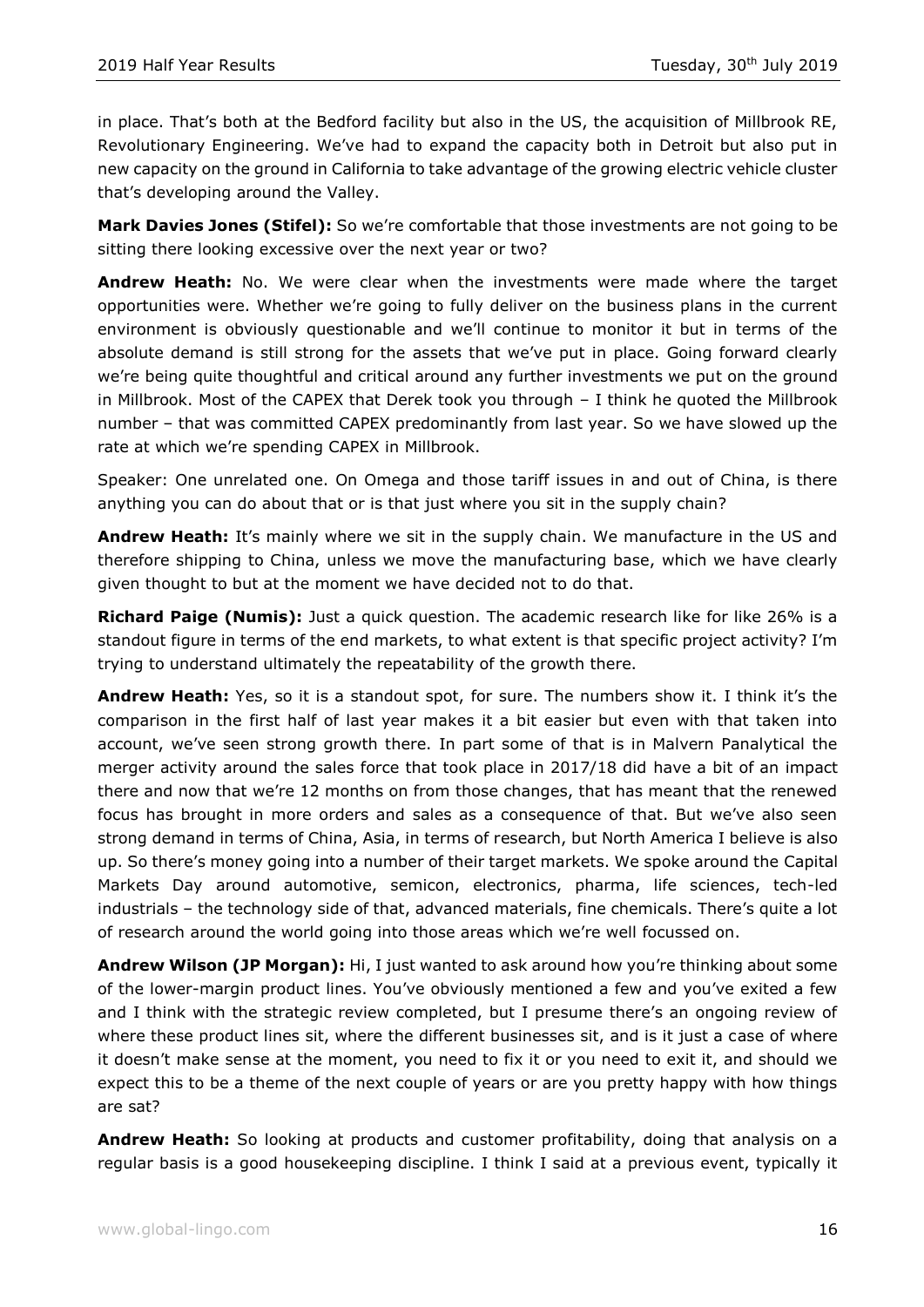hasn't been done in Spectris on a routine basis and we're bringing that discipline to bear. It's a health index within the business, because inevitably some products will get older, get obsolete or it just costs you more money to continue to support older products and the profitability declines. Now, some of them you may want to keep because in the basket of goods to customers they're important, you accept that. But others it's just something in the salesman's toolbag which we don't really need anymore and we need to deal with it. So that will be an ongoing process and should be an ongoing process which is just a refresh and continual keeping the housekeeping going, I don't think you should really worry about that. That's for us to launch new products in target markets and continue to develop products as well as retire older ones. That should be a natural process. I think in terms of customer intangibles around product lines and things, we have had a close look at all of that and over the last six months, part of the strategic review, and as things stand today we're comfortable with what we've done and where we've got to.

**Derek Harding:** Yes, I wouldn't expect to see the types of impairment we've talked about this morning in customer intangibles as a result of just ongoing product management.

**Andrew Wilson (JP Morgan):** Sorry, just as a follow up to one of your comments there, Andrew, it doesn't sound like that kind of granular review of the different product lines was ever really a feature possibly before. Does that provide you with some opportunities from a pricing perspective as well?

**Andrew Heath:** Inevitably as you look at the product portfolio, you retire some, you knock a bit of sales off but from a profitability perspective it will improve, absolutely, yes. And that's the whole focus of it.

**Derek Harding:** I think it also links into, we talked at the Capital Markets Day around looking into R&D spend and getting that as efficient and effective as possible, so making sure that we are spending that money on the right future products and not on sustaining older products, for example. It's another area that that focus will come in on. It will take a while but that's the other part of that focus.

**Michael Blogg (Investec):** Has the underlying rate of sales growth been affected in a measurable way in the first half by retiring less profitable products?

**Andrew Heath:** Michael, I would say that's not really a factor. I mean, if anything, we've lost a little in some areas but equally some products that we've looked to retire, we've had quite a lot of end-of-life demand from customers. So some of the sales have actually been boosted by that albeit the profitability of some of those may be not what we'd want, but as we manage that process out, there is a natural churn that goes on.

**Michael Blogg (Investec):** Thanks, and the impairment charge in test and measurement, what product line is that?

**Andrew Heath:** For commercial reasons, we're not going to disclose what it is. It's just one of the product lines that we've had for a while that, as time's gone on, it's become less and less effective and therefore we've elected, given it's not profitable now, to take a decision to cease trading there.

**Michael Blogg (Investec):** It is quite a significant write off.

**Andrew Heath:** Yes. I agree with you.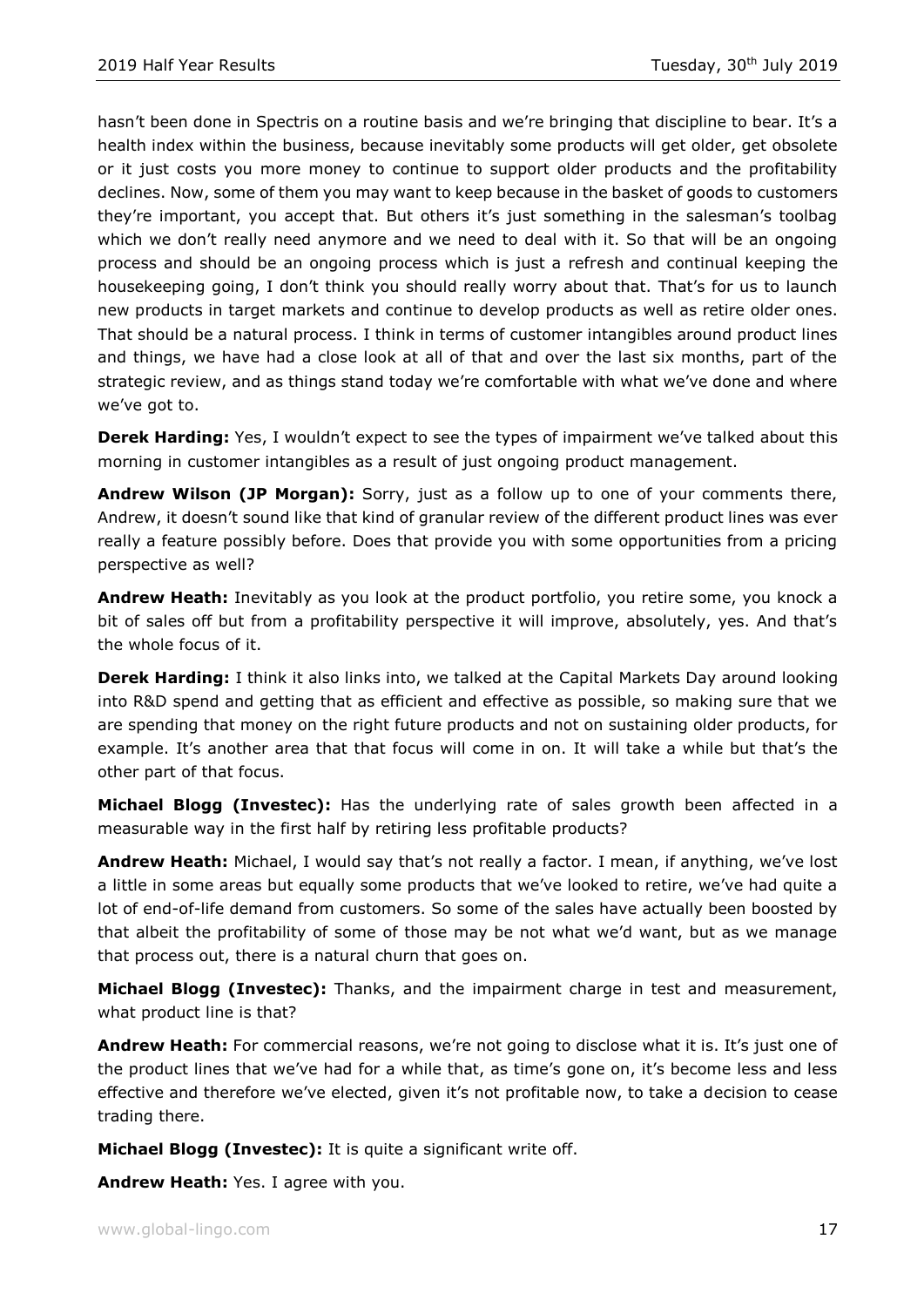## **Michael Blogg (Investec):** Thank you.

**Derek Harding:** Just so you have the numbers, it's £13m of that £63m.

**Robert Davies (Morgan Stanley):** A couple of questions. Thinking about all the changes you're making in the businesses and you're clearly doing a lot on the ground but how should we think about the impact on the second half in terms of drop through from sales to profitability and how do you think that varies depending on the potential outcomes whether you end up in a low single-digit or even if you end up in a high single-digit growth rate? How much flexibility versus your current assumptions of what you're planning to do, do you have?

And then the second one was around China. If you could give us a little more colour by end market of what you're seeing and what customers are saying to you on the ground, that would be helpful. Thanks.

**Andrew Heath:** So I think the first point in terms of the second half, we're not going to predict what the macro environment is going to be like in the second half. I think it is quite uncertain. Our stance therefore is one of end market uncertainty and we are driving the business to improve profitability in a lower growth environment and so it comes back to what we said, we are focussing on what we can control, controlling costs, being very clear about where we're spending money and where we should not be spending money and making sure we drive the profit improvement programme as hard as we can across the businesses.

That being said, there are still some strong growth opportunities for us. Order intake in pharma is up at the end of the first half. Life science is good, advanced materials, fine chemicals are doing well. Semicon is relatively small for us but we expect to see a pickup in the second half. Installation of our devices into electronic FAB manufacturers is strong. So there are a number of end markets: academia as well, emissions in the energy-utility space, that are still very positive and we've got good opportunities. And even within automotive, as I said, there are plenty of opportunities out there, we've got to make sure we get through the merger of HBK and Bruel & Kjaer and VI as fast as we can and get the salesforce focussed on driving, going getting those.

So our stance is one of still very much let's push for growth, let's look at revenue, look at the order opportunities, but at the same time being very careful about the costs.

**Robert Davies (Morgan Stanley):** Thanks. And maybe just one follow up on your sales force and the way the change in your business structure will affect the type of people you have on the ground. Do you have everyone you need, is there any additional headcount you need or is it simply a case of retraining some of those people, changing some of those people? How do you think? Because obviously your cost base has been a big focus for the last couple of years.

**Andrew Heath:** It's a big question, that is. Where are we at the end of the first half? Like for like overheads are down 1.2% despite the sales growth. We said when we launched the profit improvement programme, the reason that we called it a profit improvement programme was that we were looking at growth initiatives and also pricing as well as cost reduction opportunities, so it's not just purely a cost reduction programme. So as we've restructured in some areas and reduced headcount, we have also increased headcount in targeted areas where we are looking to grow. So each of the businesses in turn have been making those decisions. They bring that forward to Derek and me at our regular reviews, so we're clear, do we agree